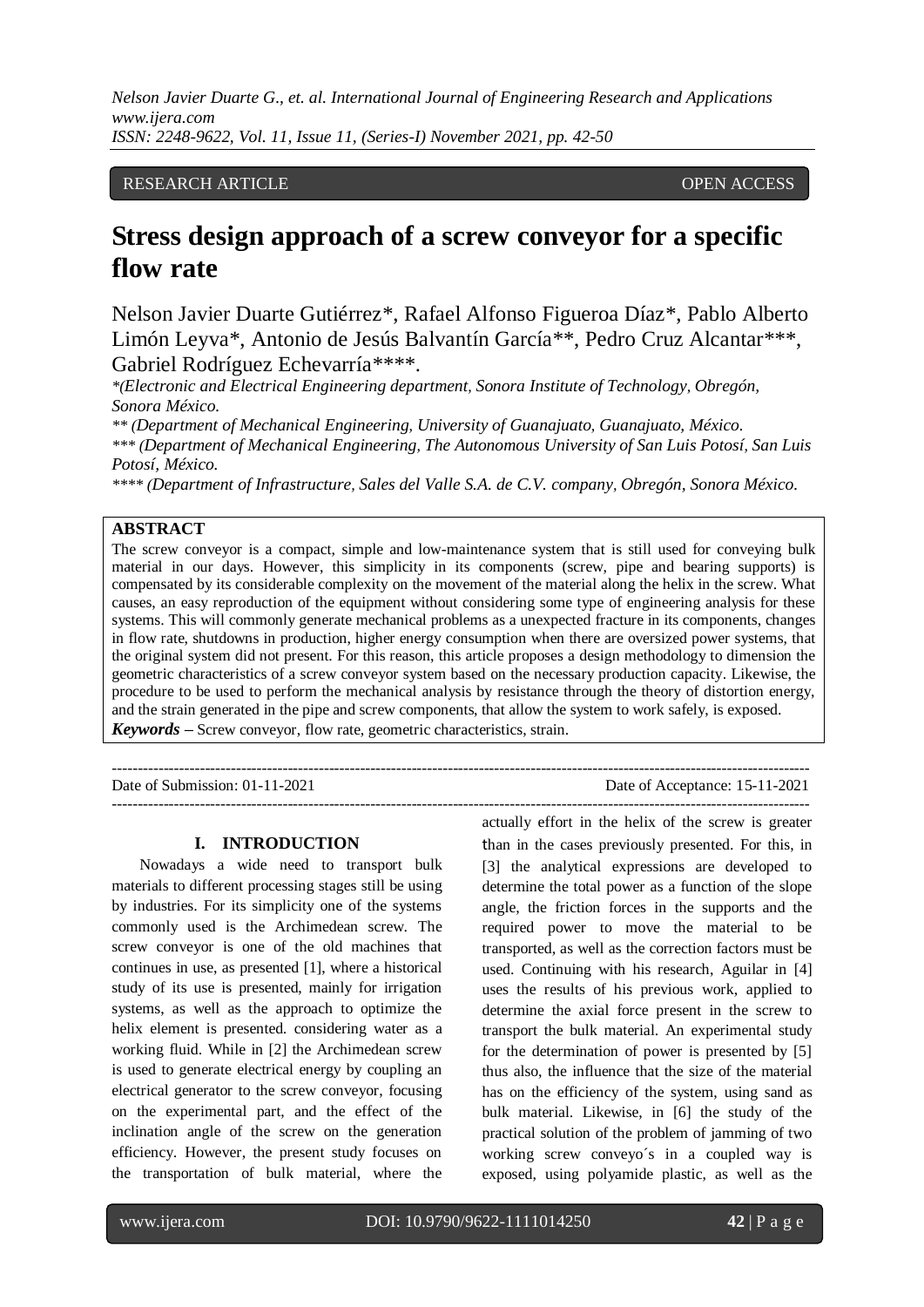redesign of the chain transmission system is shown. Likewise, in [7] the power required for an Archimedean screw applied to the recycling of polymeric material is studied, as a tool for pollution control in Nigeria. The semi-flexible coupling using different coupling screws is presented in [8] covering the parameters of transport capacity, bearings selection and the required power. The previous studies were presented mainly for horizontal systems or considering a maximum screw angle of 20 °. In [9] the study of a vertical screw conveyor is exposed that allows knowing its flow rate, the required power and the efficiency system, considering a gap between the external helix and the internal diameter of the pipe. Mathematical equations and their validation are presented experimentally through the use of a prototype. A screw conveyor at vertical position study is use to know the volumetric efficiency of a completely closed system as is presented in [10], proposing an analytical expression for the determination of the flow rate by means of the geometric parameters of the screw and pipe, as well as the vortex movement generated by the bulk material as it travels through the helix of the screw. While in [11], an experimental study is presented considering different parameters such as inclination angle, angular velocity and screw pitch, based on the analysis presented in [10]. Likewise, in [12] the analytical expressions obtained by Robert are used, specifically focusing on the influence of the radial clearance effect on the efficiency of the screw conveyor system, and by experimental data, its optimal distance is identified. However, the power analysis of the previously studies, assume a negligible feeding size. Yu et al in [13] present the analytical expressions for the calculation of power for horizontal transportation systems with extensive feeder, showing the validation of the equations developed through the use of scaled devices. While, in [14] the power calculated by Yu's methodology is experimentally evaluated for different kind if bulk materials, finding a good relationship between theoretical and experimental analysis. In the development presented by Yu, the perpendicular force applied to the helix of the screw is determined, this being used in [15] to carry out a study of fatigue of the screw conveyor.

Previous studies focus on the geometric parameters required to obtain the screw conveyor desing for specific flow rate, as well as its power. It is even used in finite element analysis to carry out fatigue studies on the helix of a screw conveyor. However, there is little information that allows the mechanical design to be carried out, to have a better control and understanding the stress concentration and deflection in the screw and pipe.

This research presents a stress design and strain analysis of screw conveyor systems to be used for small and medium-sized companies, which will allow to optimize the diameters of the hollow shaft and pipe, for specific speed. The mechanical design begun with the company requirements. This methodology takes into account the manufacturing processes used actually by the company, to carry out the mechanical design of the system.

# **I. SCREW CONVEYOR SYSTEM**

The screw conveyor system allows the transfer of bulk material by two main components: screw and pipe. Like shown in the Figure 1.



Figure. 1. Main components of an Archimedean screw.

One of the components shown in Figure 1 is the pipe, which is an element that does not have motion. While the screw contains a helix mounted on a hollow shaft on which the bulk slides and at the ends it is supported by bearings. One of the initial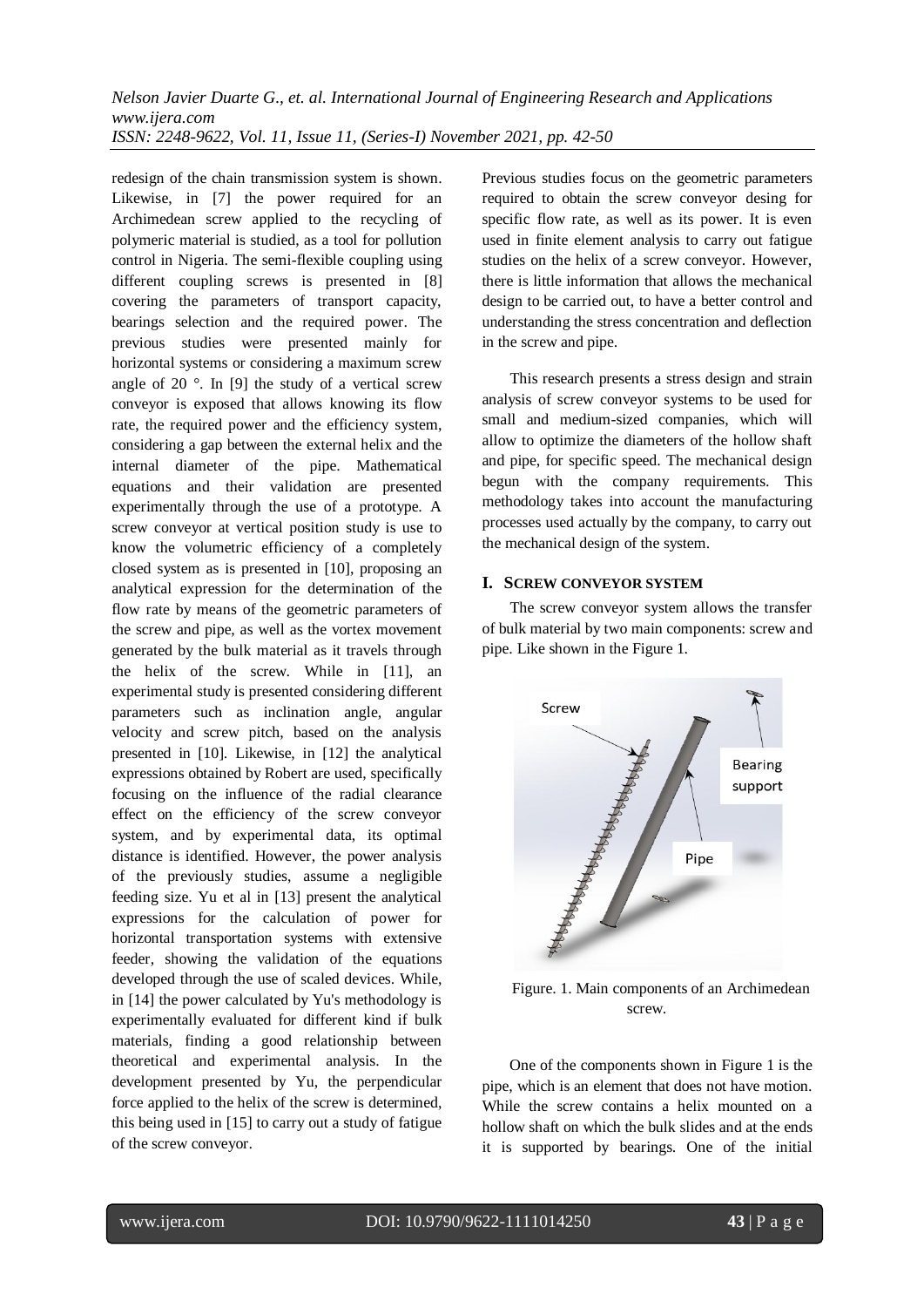parameters for the study is the determination of the flow rate of the equipment.

#### *1.1 Flow rate analysis in screw conveyor*

To calculate the flow rate of the screw represents a fundamental parameter to develop the design of these systems. Calculating this parameter as presented in [6, 16] is given by the equation 1.

$$
Q = 60\left(\frac{\pi}{4}\right)\left(D^2 - d^2\right)\delta n f \rho c \beta \qquad (1)
$$

Where  $q$ , is the flow rate of screw conveyor

$$
\text{or } \left[\frac{kg}{hr}\right]
$$

,

*D* , external diameter of screw (helix) [ *m* ], *d* the external diameter of hollow shaft  $[m]$ ,  $\delta$  is the screw pitch  $[m]$ , *n* the screw angular velocity [ $rpm$ ], f the coefficient of converyor's filling (according to bulk material),  $\rho$  is the bulk density

$$
\[\frac{k g}{m^3}\]
$$
 and  $c \beta$ , incline factor.

A similar expression can be found in [8]. While different international manufacturers that design, build and maintain this kind of system, such as [17, 18] present the calculation of the flow rate using experimental data in tables, due to the lack of uniformity in the filling during the transport of the material. However, their methodology, even though it may help for make the selection of a commercial screw conveyor, does not allow us to know the geometric parameters required, as shown in equation 1.

While known factors depending on inclination  $(c \beta)$  are presented in [8] for different varying angles. Therefore, using a quadratic interpolation, the following mathematical expression is generated.

$$
c\beta = 0.0003B^{2} - 0.0237B + 1.0043
$$
 (2)

where  $B$  is the inclination angle of the screw conveyor in degree. While in [16] an experimental method is presented for the evaluation of the inclination factor when the material is polypropylene.

The initial design requirements, provided by the regional company, are summarized below:

- Flow rate:  $20 \frac{\text{ton}}{\ }$  $\frac{\frac{\partial n}{\partial n}}{hr}$ .
- Screw angle:  $60^\circ$ .
- Bulk material: Salt.
- Angular velocity of shaft: 200 *rpm* .
- Material: Food grade stainless steel.
- Screw and pipe must use a seamless pipe.
- Total lenght:  $12 m$ .
- Eliminate the internar support in the screw.
- Eliminate the metal burr by the fricction of screw and pipe.

Therefore, equation 1 presents a good solution to obtain the necessary geometric parameters  $(D, d)$  $y \, \delta$ ) through the iteration process, until reaching a close solution to the required flow rate.

#### *1.2 Power analysis in screw conveyor*

 Knowing the flow rate of the screw, it is necessary to determine the require mechanical power of the system. For this, the classical method commonly presented in the literature requires the calculation of the total power as:  $P_{\text{Total}} = P_{\text{mat}} + P_{\text{sc}} + P_{\text{inc}}$ , where  $P_{\text{mat}}$  is the power necessary for conveying material,  $P_{sc}$  is the driving power of conveyor at no load and  $P_{inc}$  is power requirement for inclination at the conveyor.

 Likewise, the first component of the power is given by the following expression.

$$
P_{\scriptscriptstyle mat} = \frac{Q_{\scriptscriptstyle ion} L C F}{367} \tag{3}
$$

where  $P_{\text{mat}}$  is the power necessary for conveying material  $[Kw]$ ,  $Q_{\text{tot}}$  is the flow rate in *to n hr* |  $\lfloor \ln n \rfloor$  $\left[\frac{10n}{hr}\right]$ , *L* the screw length  $(m)$ , *CF* is the progress resistance coefficient  $(2.5 - 4)$ .

While the second component is shown below.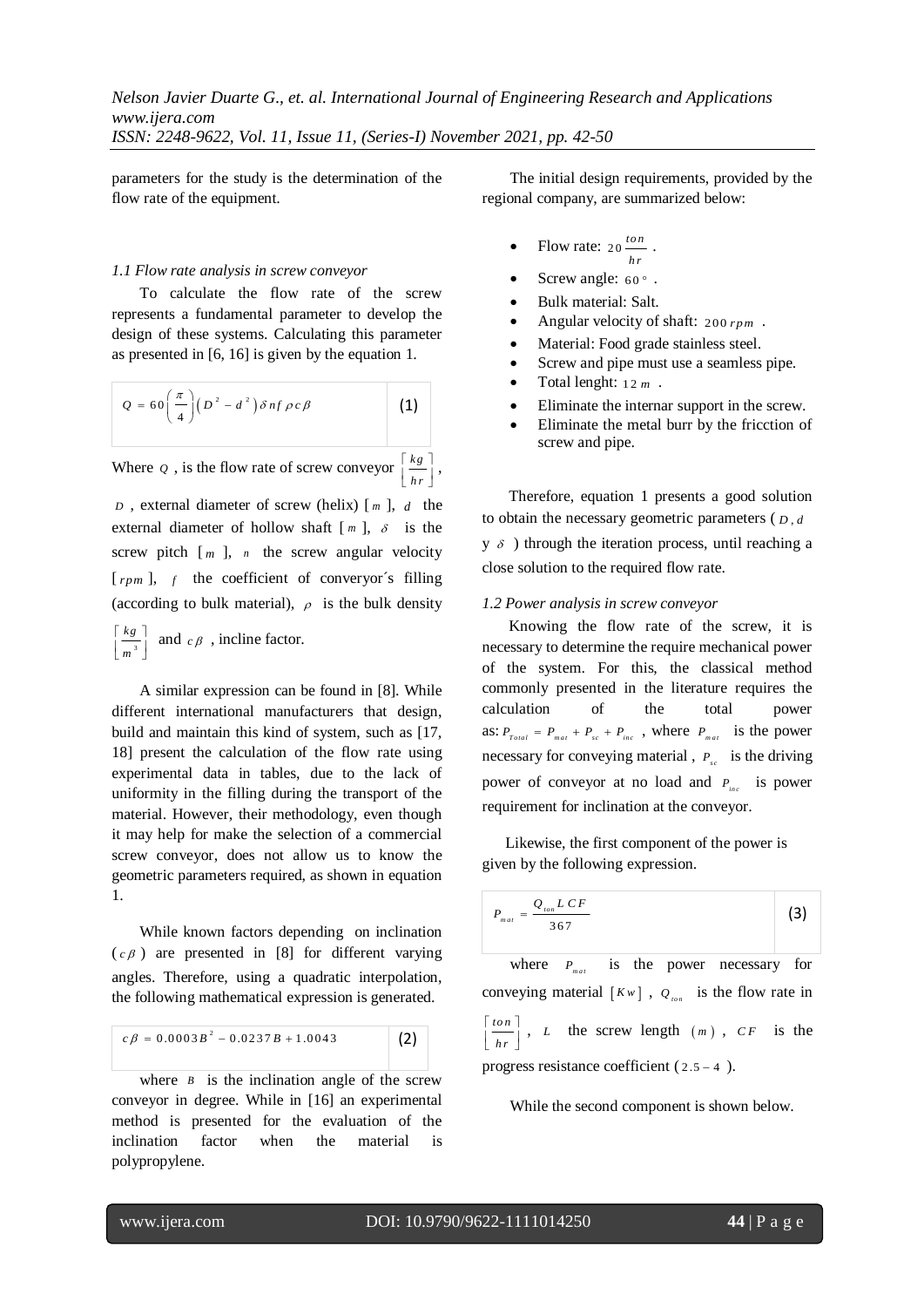| DL<br>P<br>s c<br>20 | (4) |  |
|----------------------|-----|--|
|----------------------|-----|--|

where  $P_{sc}$ , is the driving power of conveyor at no load  $\lceil Kw \rceil$ .

Finally, the third component is given by the following equation.

$$
P_{inc} = \frac{Q_{ion}Lsen(B)}{367}
$$
 (5)

where  $P_{inc}$  is power requirement for inclination at the conveyor  $\lceil Kw \rceil$ .

The power given by equations 3 to 5 the single feeder size are negligible. However, for particular cases where feeder is extensive, there are limitations. An alternative proposal to determine the power for a screw conveyor with extensive feeder is presented in [13].

## *1.3 Reaction force and strain in screw conveyor system*

From a mechanical design point of view, the study system requires an analysis of the stress along of the hollow shaft of the screw and trough, as well as the deformation generated between them. Therefore, the analytical expressions in order to find the reaction forces and stress presented in the screw and pipe are presented. A general free-body diagram for force analysis is presented in the following figure.



Figure 2. Screw free-body diagram.

Considering that  $F_{total~~,total} = F_{w_{b} + F_{w_{rad}}}~~$ </del> where,  $F_{w_{husillo}}$  is the force exerted by the screw's own weight,  $F_{w_{sal}}$  is the weight of the salt and the angle of inclination of the screw is  $\theta = B$ . In addition  $F_{des}$  is the unbalance force of the screw. To determine the unbalance force, the residual

unbalance concept presented in [19] is used through the following expression.

$$
F_{des} = U_{res} n^2 \tag{6}
$$

where  $U_{res}$  is the residual unbalance.

However, the forces present in the pipe are different from those considered for the screw, and we have the expression as shown below.

$$
F_{\text{totalArtesa}} = F_{\text{Whusillo}} + F_{\text{Warl}} + F_{\text{WArtesa}}
$$
 (7)

It should be considered that the pipe will not have the effect of the unbalance force because it does not have angular motion.

From Figure 2, and applying the procedure presented in [20], the reaction forces in the supports are obtained, such as.

$$
R_{1y} = F_{des} + (F_{total hasillo} \, \, \text{sen} \, \theta) - R_{2y} \tag{8}
$$

$$
R_{2y} = \frac{1}{2} \left( F_{des} + F_{totalhusillo} \; sen \; \theta \; \right) \tag{9}
$$

For analysis of this article, the horizontal component ( $R_{2x}$ ) that would help in the selection of the bearing to be used is not required.

Once the reaction forces have been determined, the moment equations are developed to calculate the stress along the entire hollow shaft. The deduction of the moment expressions is carried out considering the following figure.



Figure 3. Segment distribution for moment analysis in screw conveyor.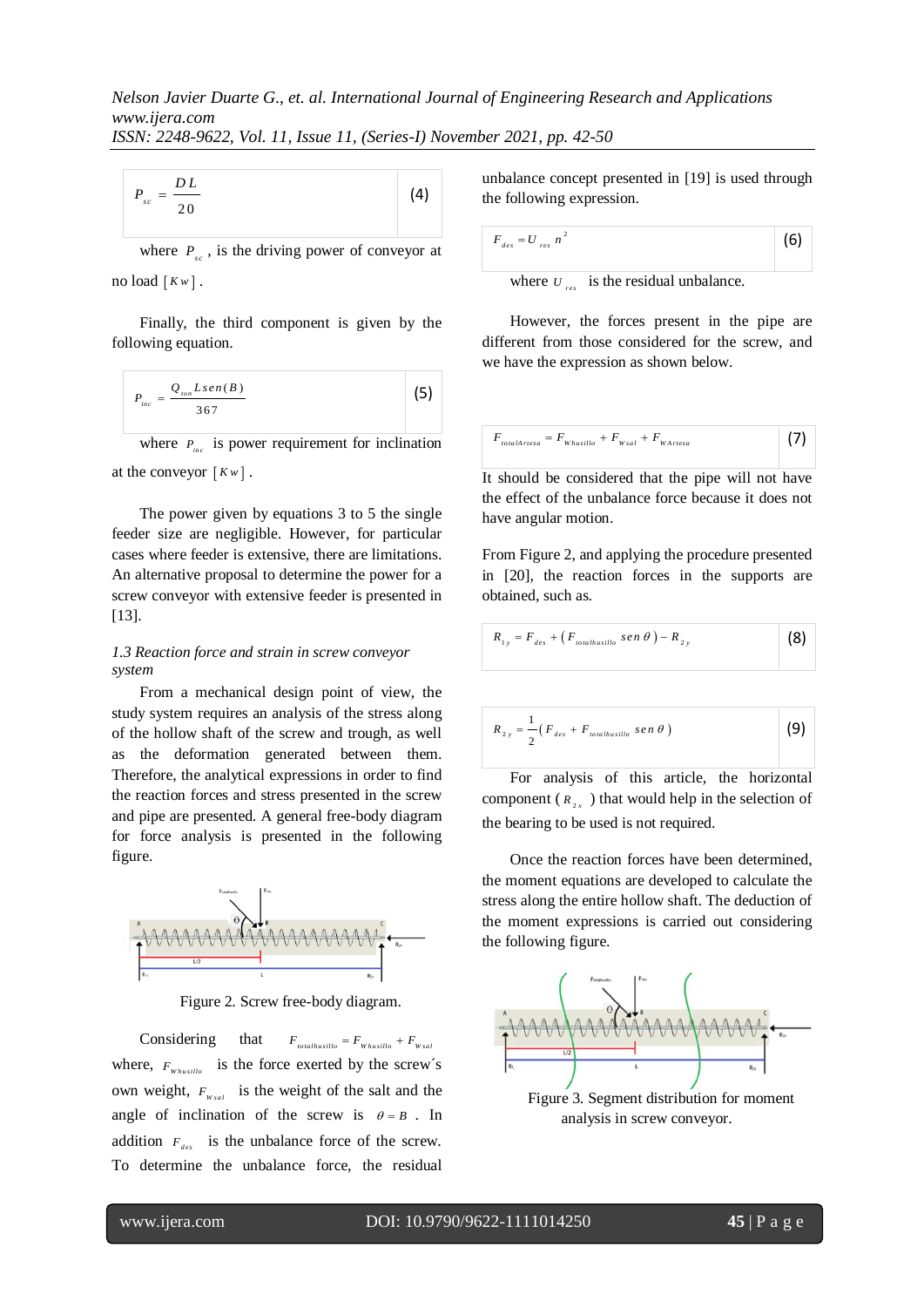In the previous figure the sections  $A - B$  and  $B - C$  are shown, where the corresponding moment expressions are shown in the following equations.

$$
M_{AB} = R_{1y} x
$$
 (10)

And

$$
M_{BC} = x (R_{1y} - F_{totalhusillo}sen\theta - F_{des}) + \left(F_{totalhusillo}sen\theta\left(\frac{L}{2}\right) + F_{des}\left(\frac{L}{2}\right)\right)
$$
 (11)

where  $x$  is the temporal distance taking as the starting point of the reaction  $R_{1y}$ . Considering the following reduction for the deflection analysis, we have that  $A_{aux} = R_{1y} - F_{total hasillo}$  *sen*  $\theta - F_{des}$ , and  $B_{Aux} = F_{total hasillo}$   $\sin\theta \left(\frac{L}{2}\right) + F_{des} \left(\frac{L}{2}\right)$ . Likewise, the boundary conditions to be used are shown in the following figure.

$$
X = 0
$$
  
\n
$$
y_1 = 0
$$
  
\n
$$
X = \frac{L}{2}
$$
  
\n
$$
X = \frac{L}{2}
$$
  
\n
$$
y_2 = 0
$$
  
\n
$$
X = \frac{L}{2}
$$
  
\n
$$
y_1 = y_2
$$

Figure 4. Boundary conditions.

Therefore, using the elastic curve method presented in  $[20, 21]$  for the section  $A - B$  of figure 4, the deformation section is given by the equation 12.

$$
y_{A-B} = \frac{1}{EI} \left[ \frac{1}{6} R_{1y} x^3 + C_1 x \right]
$$
 (12)

where  $y_{A-B}$  is strain in the first section  $A - B$ ,  $E$  is the modulus of elasticity,  $I$  is moment of inertia of cross section.

$$
y_{B-C} = \frac{1}{E I} \left[ \frac{1}{6} A_{aux} x^3 + \frac{1}{2} B_{aux} x^2 + C_3 x + C_4 \right]
$$
 (13)

where  $y_{B-c}$ , is strain in the second section.

While the constants of integration of equations 12 and 13 are as follows.

$$
\begin{bmatrix} C_1 \\ C_2 \\ C_3 \end{bmatrix} = \begin{bmatrix} 0 & L & 1 \\ 0 & L & 1 \\ 1 & -1 & 0 \\ 2 & -\frac{L}{2} & -1 \end{bmatrix} \begin{bmatrix} -\frac{1}{6}A_{aux}L^3 - \frac{1}{2}B_{aux}L^2 \\ \frac{A_{aux}L^2}{8} + \frac{B_{aux}L}{2} - \frac{R_{1y}L^2}{8} \\ \frac{R_{1y}L^3}{48} + \frac{A_{aux}L^3}{48} + \frac{B_{aux}L^2}{8} \end{bmatrix}
$$
 (14)

Equations 8, 9, 10, 11, 12 and 13 are used for the analysis of the hollow shaft and the pipe for the strain study.

## *1.4 Stress analysis*

Unidirectional stress analysis is performed using von Mises theory, as presented in [22, 23] and is expressed considering a hollow shaft as follows.

$$
\sigma = \sqrt{\left(\frac{32 M d}{\pi \left(d^4 - d_{in}^4\right)}\right)^2 + 3\left(\frac{16 T d}{\pi \left(d^4 - d_{in}^4\right)}\right)^2}
$$
 (15)

where  $\sigma$  is the stress using the distortion energy theory,  $d_{in}$  is the inner diameter of the shaft, *T* is the torque on the screw, and  $M$  is the bending moment.

The equation 15 allows to know the stress distribution along the screw and pipe. For this analysis, the diameter uniformity in the hollow shaft of the screw and pipe is considered. As a practical matter, however, a solid shaft section is used at the ends of the screw to allow the bearings be attached.

Finally, the factor of safety along the screw must be determined and is obtained using the following expression.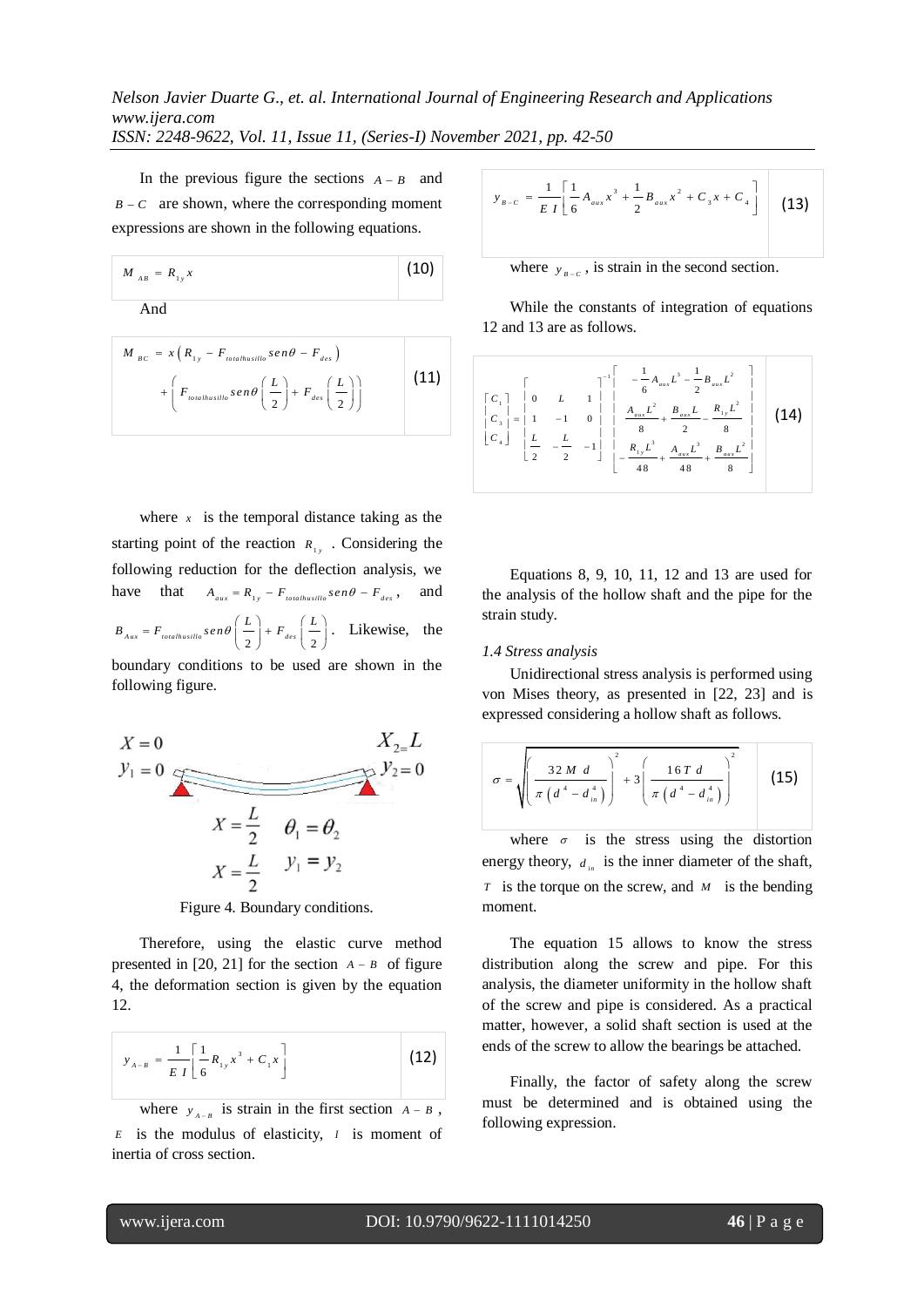| $F.S. = \frac{S_y}{S}$ | (16) |
|------------------------|------|
|                        |      |

### **II. RESULTS**

Table 1.- Geometric parameters with flow rate at 20 ton/hr.

| $F.S. = \frac{f}{f}$                                                                                                                                                                                                                                                                                                                                                                                                                                                                                                                                                                                                |                                                   | (16)       |
|---------------------------------------------------------------------------------------------------------------------------------------------------------------------------------------------------------------------------------------------------------------------------------------------------------------------------------------------------------------------------------------------------------------------------------------------------------------------------------------------------------------------------------------------------------------------------------------------------------------------|---------------------------------------------------|------------|
| where $F.S.$ , is the factor of safety and $S_{y}$ , is                                                                                                                                                                                                                                                                                                                                                                                                                                                                                                                                                             |                                                   |            |
| the tensile strength yield.                                                                                                                                                                                                                                                                                                                                                                                                                                                                                                                                                                                         |                                                   |            |
| <b>II. RESULTS</b>                                                                                                                                                                                                                                                                                                                                                                                                                                                                                                                                                                                                  |                                                   |            |
| During the study carried out, taking as a basis<br>the requirements requested in the equipment, it was<br>found that, for a desired length of 12 m, without<br>having any internal support, as well as the requested<br>working speed, it was not possible to satisfy these<br>parameters of simultaneously. Therefore, it is<br>proposed to divide the length at the half at $L = 6m$ .<br>Another limitation presented is the space limitations,<br>where the installation of the equipment would be<br>carried out. Therefore, by using equation 1, we have<br>the following geometric parameters that the screw |                                                   |            |
| must have.                                                                                                                                                                                                                                                                                                                                                                                                                                                                                                                                                                                                          |                                                   |            |
| Table 1.- Geometric parameters with flow rate<br>at 20 ton/hr.                                                                                                                                                                                                                                                                                                                                                                                                                                                                                                                                                      |                                                   |            |
| Parameters                                                                                                                                                                                                                                                                                                                                                                                                                                                                                                                                                                                                          | Unit                                              |            |
| Screw length $(L)$                                                                                                                                                                                                                                                                                                                                                                                                                                                                                                                                                                                                  | 6 m                                               |            |
| Helix outer diameter                                                                                                                                                                                                                                                                                                                                                                                                                                                                                                                                                                                                | 0.286 m                                           |            |
| (d)                                                                                                                                                                                                                                                                                                                                                                                                                                                                                                                                                                                                                 |                                                   |            |
| Shaft inner diameter<br>$\left(d_{i_n}\right)$                                                                                                                                                                                                                                                                                                                                                                                                                                                                                                                                                                      | 0.102 m                                           |            |
| Helix Pitch ( $\delta$ )                                                                                                                                                                                                                                                                                                                                                                                                                                                                                                                                                                                            | 0.216 m                                           |            |
| Angular velocity of shaft<br>$\binom{n}{n}$                                                                                                                                                                                                                                                                                                                                                                                                                                                                                                                                                                         | $200$ rpm                                         |            |
| Inclination angle ( $c \beta$ )                                                                                                                                                                                                                                                                                                                                                                                                                                                                                                                                                                                     | $60^{\circ}$                                      |            |
| Coefficient of                                                                                                                                                                                                                                                                                                                                                                                                                                                                                                                                                                                                      | 0.25                                              |            |
| converyor's filling $(f)$                                                                                                                                                                                                                                                                                                                                                                                                                                                                                                                                                                                           | (dimensionless)                                   |            |
| Bulk density ( $\rho$ )                                                                                                                                                                                                                                                                                                                                                                                                                                                                                                                                                                                             | 848.97 $\left\lceil \frac{k g}{m^3} \right\rceil$ |            |
| progress resistance<br>coefficient ( $CF$ )                                                                                                                                                                                                                                                                                                                                                                                                                                                                                                                                                                         | 4<br>(dimensionless)                              |            |
| www.ijera.com                                                                                                                                                                                                                                                                                                                                                                                                                                                                                                                                                                                                       |                                                   | DOI: 10.97 |
|                                                                                                                                                                                                                                                                                                                                                                                                                                                                                                                                                                                                                     |                                                   |            |

| Screw material | $316L$ stainless |
|----------------|------------------|
| (commercial)   | steel            |

The last geometrical parameters get a flow rate of  $20.4 \frac{ton}{ }$  $\frac{\partial h}{\partial r}$ , complying with the requested company requirements. From the parameters in table 1, and the sum of equations 3-5 we have that the total power is  $P_{\text{Total}} = 2.5 \, hp$ . However, this is considering direct coupling, with ideal conditions and with  $F.S.=1$ . For the selection of the actuator to be used, the efficiency of the transmission system to be used must be considered. In [18] a table of efficiencies in commercial power transmission systems is presented and can be show that is in the range of  $0.87 - 0.95$ . Likewise, it is recommended to use a safety factor in the range of  $2 - 3$  for the theoretical power.

Then the calculation of the reaction forces is carried out, so the total force of the screw must be find and that has a magnitude of  $F_{totalhusillo} = 3.82 E 3 N$ with inclination angle at  $\theta = 60^{\circ}$ . While the force due to residual unbalance is  $F_{des} = 56.69 \text{ N}$  at the screw angular velocity of  $n = 200$  *rpm*, considering a quality grade for agricultural machinery based on the ISO 1940-1 standard.

Therefore, it is found that the reaction forces at the ends of the screw by means of equations 8 and 9, is of  $R_{1y} = R_{2y} = 1.73 E3 N$ .

This generates from equations 10, 11 and 15 the stress distribution along the screw, as shown in the Figure 5.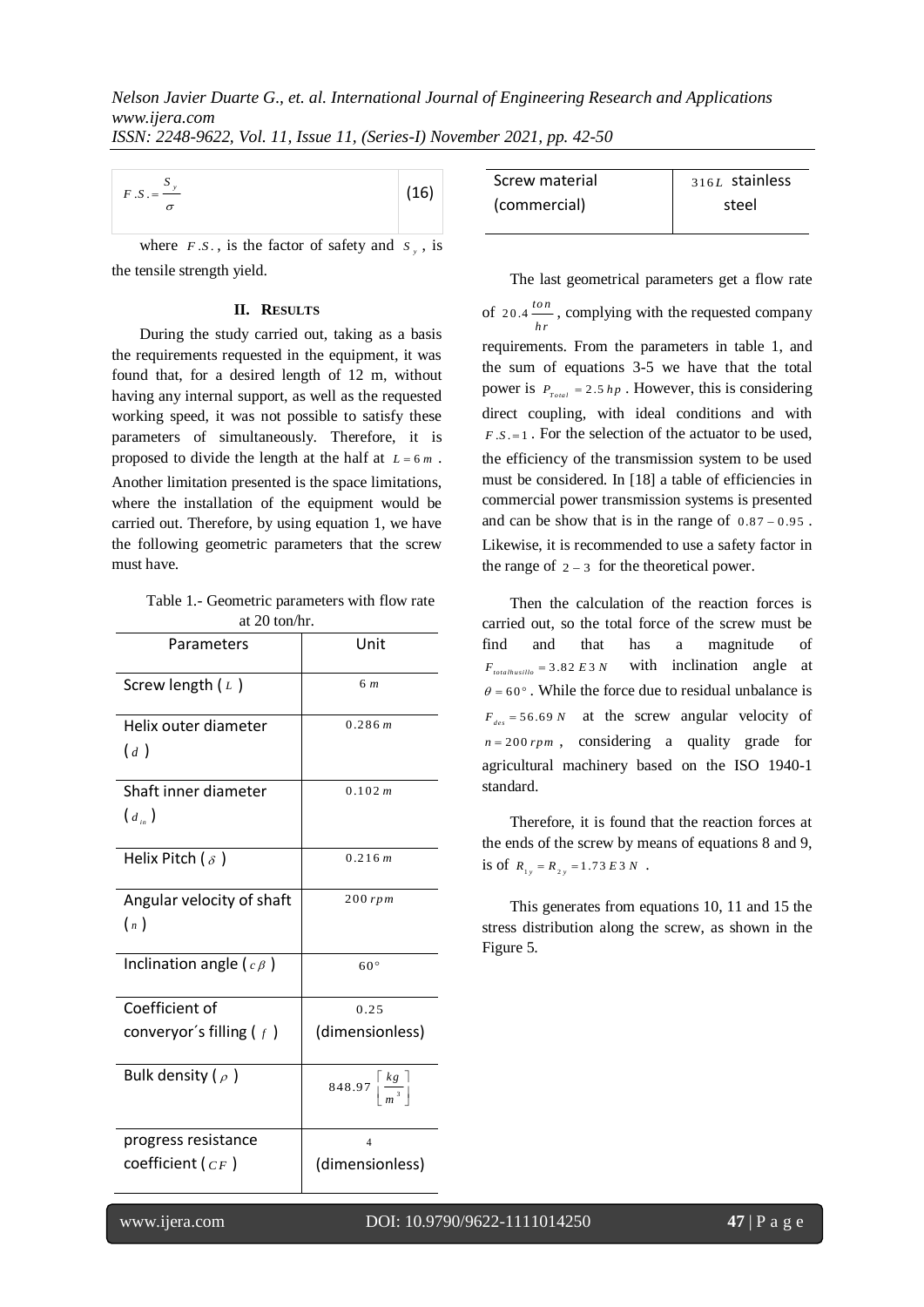

Figure 5. Stress distribution along the screw.

Figure 5 shows that the maximum stress concentration occurs at a length of with a magnitude of  $\sigma = 45.5 MPa$ . Generating from equation 16, a graph of the factor of safety as shown below.



Figure 6. Safety factor distribution diagram along the screw.

From Figure 6 there is a minimum safety factor of  $F.S. = 4.5$ . This indicates that the screw will work rigthly for the applied load.

Another parameter of analysis is to know the maximum deformation of the screw and its location. So the moment equations obtained will be used, as well as equations 12 and 13. What generates a strain pattern as shown in Figure 7.



Figure 7. Strain distribution along the screw.

The previous figure shows the maximum deflection appearing at  $L = 3m$  with maximum value of  $1.13 E - 3 m$ .

It should be considered that the diameters used in Table 1 are commercially available in the region, as well as that they do not contain seams. From the analysis shown for the screw, based on Figures 5 and 6 it is concluded that the system will work safely to transport salt with a flow rate of  $20 \frac{\text{ton}}{2}$  $\frac{bn}{hr}$  at the screw angular velocity of 200 *rpm* .

A second part of the study focuses on the analysis of the pipe of the conveyor system. The general parameters are shown in the following table.

Table 2.- Geometric parameters of the pipe for flow rate at 20 ton/hr.

| Parameters                                    | Unit                       |  |
|-----------------------------------------------|----------------------------|--|
| Screw outer diameter ( $\overline{D}$ )       | 0.286 m                    |  |
| External diameter of the pipe<br>$(d_{\mu})$  | 0.324 m                    |  |
| Inner diameter of the pipe<br>$(d_{i_{max}})$ | 0.305 m                    |  |
| Screw material (commercial)                   | 316L<br>stainless<br>steel |  |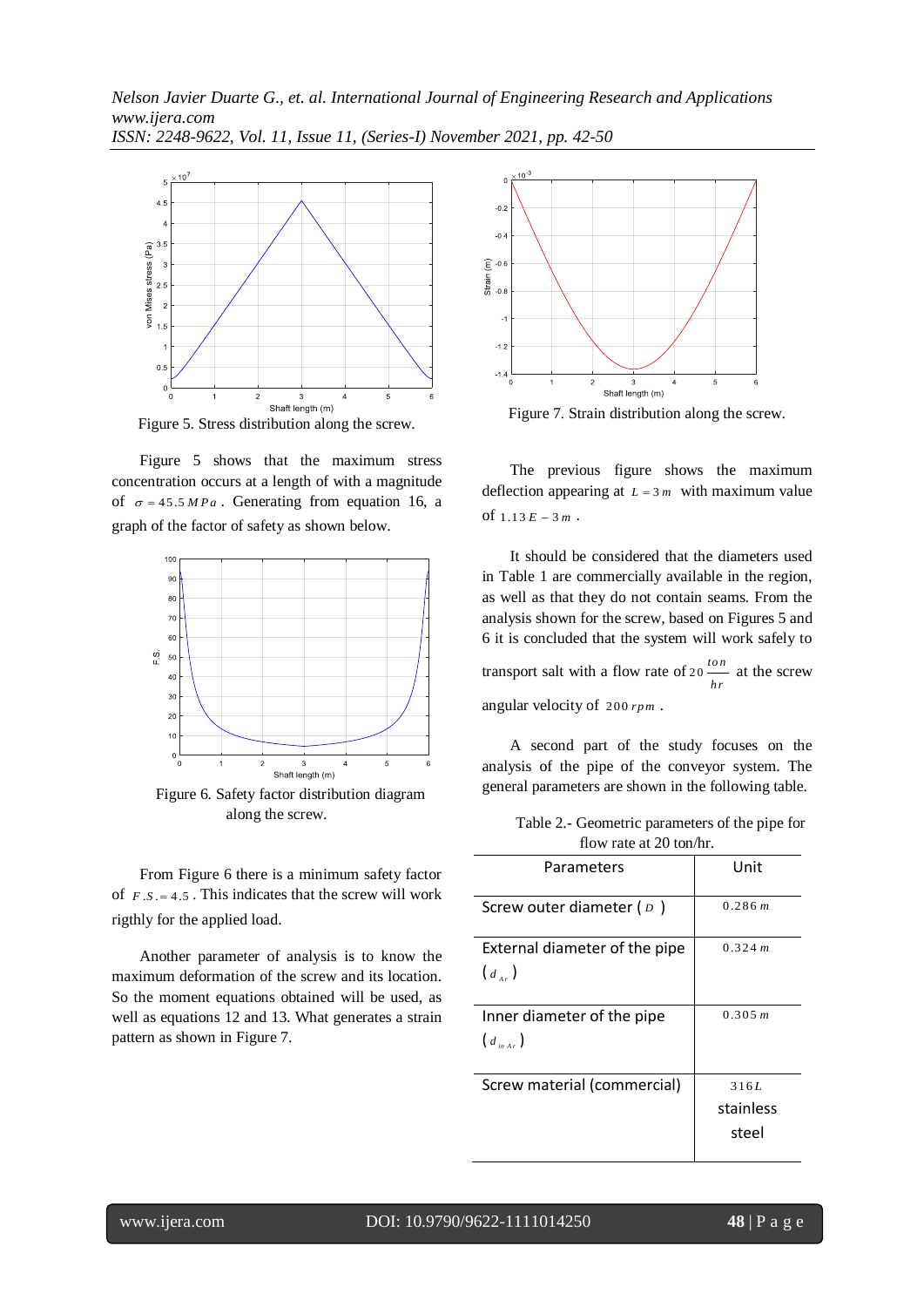| Radial clearance ( $c$ ) | 9.5 $mm$  |
|--------------------------|-----------|
| Average grain size       | $0.3$ m m |

An analysis similar to that performed on the screw was carried out on the pipe to determine its resistance and its maximum deflection presented. Where a maximum safety factor is determined, which allows to work without problems for the specific flow rate.

The maximum strain in the pipe, becomes a fundamental parameter to find and avoid friction between the screw and pipe and is known using Table 2 and equations 12-13. The strain along the pipe is shown in Figure 8.



Figure 8. Strain distribution along the pipe.

In Figure 8, the maximum strain in the pipe is 0.16  $mm$  and is at  $L = 3m$ . In [5] it is recommended that the radial clearance should not be greater than three times the maximum size of the particle to be transported, so as not to affect the transportation efficiency of the system, being a maximum recommended radial clearance size of 0.9 *mm* . However, due to the actual manufacturing tolerance in the company they used a radial clearance of  $c = \frac{3}{8}$  in = 9.5 mm.

From the maximum strain of the screw and pipe, presented in Figures 7 and 8, it is observed that there will be no friction inside the pipe wall, however, the efficiency of the system has to be determined experimentally, due considerable radial clear used.

## **III. CONCLUSION**

The Archimedean screw is a mechanical system used for the transportation of bulk material, as well as in irrigation or sludge drainage systems. Considering that the best mechanical design is the one that has the least number of moving parts and that can be built with the materials and machines found at local area, then the screw conveyor would be the best option for the transportation of bulk material. For grain producing areas, this system is widely used to transport material between different points of the production process, and it also represents an economical way of doing it. However, due to the "simplicity" in its components, it is common for these systems to be built empirically, as well as the manufacture of their parts. This generates that, when reproducing the geometric specifications and power system, without taking into account parameters such as the angle of inclination, the radial clearance, the material, among others, appear new are mechanical problems that in the original system did not have. Therefore, based on the specific need of a local company, the stress mechanical design and strain of an screw conveyor is presented

for a flow rate of  $20 \frac{ton}{m}$  $\frac{\partial h}{\partial r}$  of salt at a specific angular

velocity of  $200$  *rpm*. Due to the impossibility of complying with the total length initially requested  $(L=12 m)$ , and the need not to have supports inside the pipe, to avoid the presence of friction between the outer helix of the screw and the inside of the pipe, it was decided to design two conveyor systems with a length of  $L = 6m$ , for which the expressions used allow us to determine the geometric parameters necessary to meet the initial requirement of flow rate, and that was approved by the company. Due to the need to eliminate internal supports that allows controlling the longitudinal strain in the screw, only the supports at the ends are considered, so the analytical expressions are presented to know the reaction forces present, as well as the analysis methodology of stress using the distortion energy theory for the screw and pipe elements.

Likewise, the analysis carried out to know the strain generated for the stress present in the two main components is exposed. This study to avoid the contact between the mechanical parts when they are in operation. However, the screw angular speed is a parameter to be taken into account during the operation of the equipment, because the initial unbalance force is a function of the square of the angular speed, therefore, an increase in speed generate an strain increase to take into account